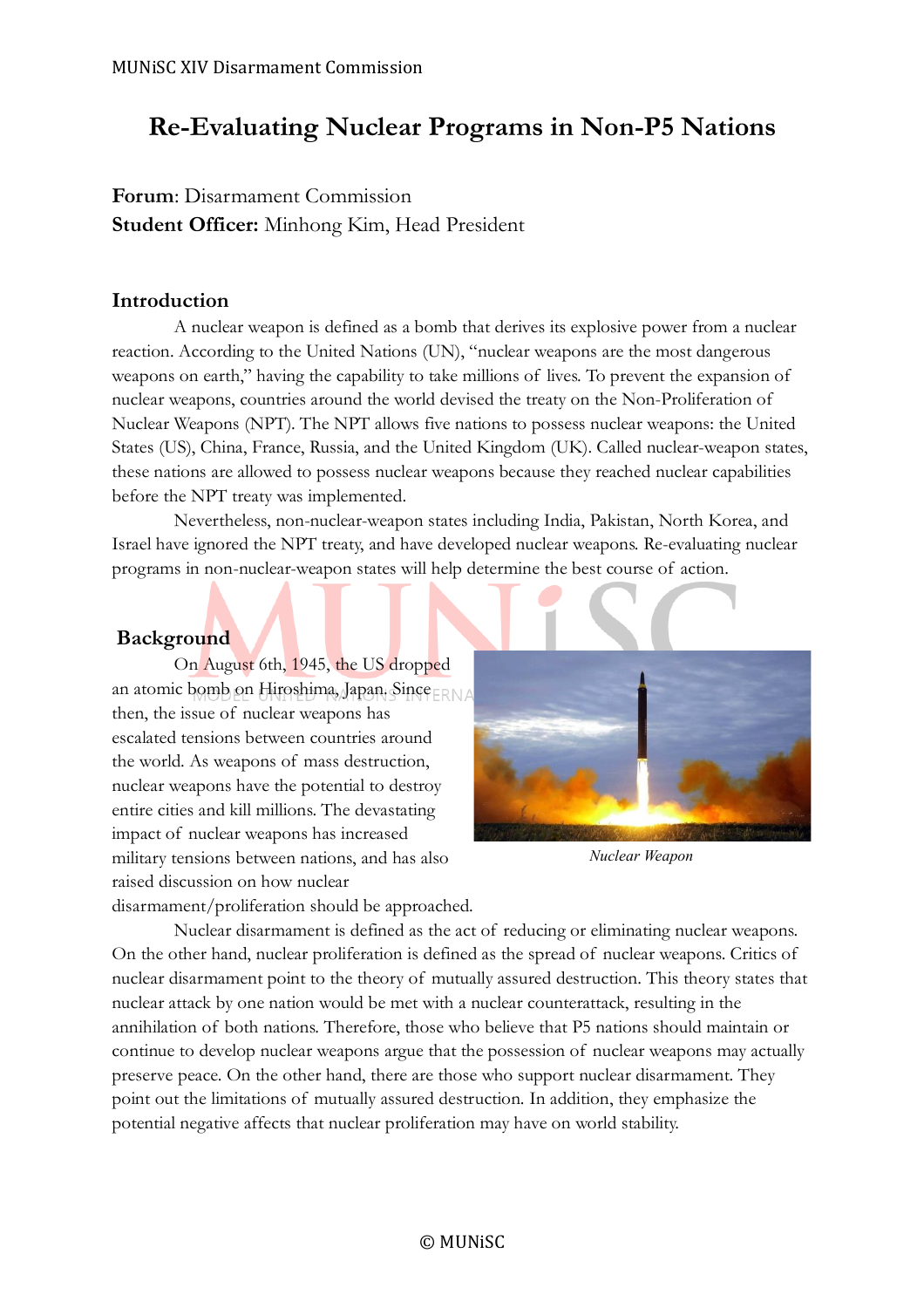### **Problems Raised**

The late Kenneth Waltz, a professor of political science at Columbia, supported nuclear proliferation. He believed that "the measured spread of nuclear weapons is more to be welcomed than feared." Waltz proposed that all nations first prioritize survival. Since nuclear war leads to mutually assured destruction, nations would do everything to prevent a nuclear war from happening. Take, for instance, the unstable relationship between India and Pakistan. This instability led to the Kashmir conflict, sparking wars such as the 1947 Indo-Pakistani War, 1965 Indo-Pakistani war, and 1971 Indo-Pakistani war. However, after both nations developed nuclear capabilities, the region became relatively more "stable." Waltz noted, "now with nuclear weapons on both sides, India and Pakistan can no longer fight even a conventional war over Khasmir." Arthur Waldron, a professor of International Relations at the University of Pennsylvania, also contends that nuclear disarmament is largely ineffective, and instead increases conflict. Waldron believes that "arms control is a myth," and has been ineffective throughout history.

Proponents for nuclear disarmament who oppose nuclear proliferation point out the limitations of mutually assured destruction. For instance, the development of an ultimate antinuclear missile, capable of stopping all nuclear weapons, would render mutually assured destruction ineffective. This is because anti-nuclear missiles can intercept nuclear weapons. Thus, a nation possessing both nuclear weapons and anti-nuclear missiles would defy mutually assured destruction. In theory, they would be able to attack another nation with nuclear weapons while effectively prevent a nuclear counterattack with their anti-nuclear missiles. While current antinuclear missile technologies are not yet fully developed, nuclear proliferation would pit nations against each other to develop the most effective anti-nuclear missiles.

In addition, the theory of mutually assured destruction makes an important assumption: that the leaders who can press the nuclear trigger will always make sound, logical decisions. Under exceptional circumstances, as is often the case when tensions escalate between nations, leaders may make irrational,

unreasonable decisions.

Even if mutually assured destruction is viable, nuclear proliferation still has negative consequences. Perhaps most significantly, the possession of nuclear weapons makes it difficult to keep nations in check under international law. Consider, for instance, North Korea. North Korea's possession of nuclear warheads makes it ever more difficult for other nations to keep North Korea in check. Sanctions can be imposed, but the



*Nations should prioritize survival*

ultimate solution: threats of military violence, cannot be legitimately and effectively directed towards North Korea.

Overall, the issue of nuclear proliferation, especially in regards to nuclear programs in non-P5 nations, is of extreme importance. A careful analysis of arguments for and against nuclear proliferation will lead to better policies on nuclear weapons. Ultimately, these improved policies will help to minimize the potential negative impact of nuclear weapons.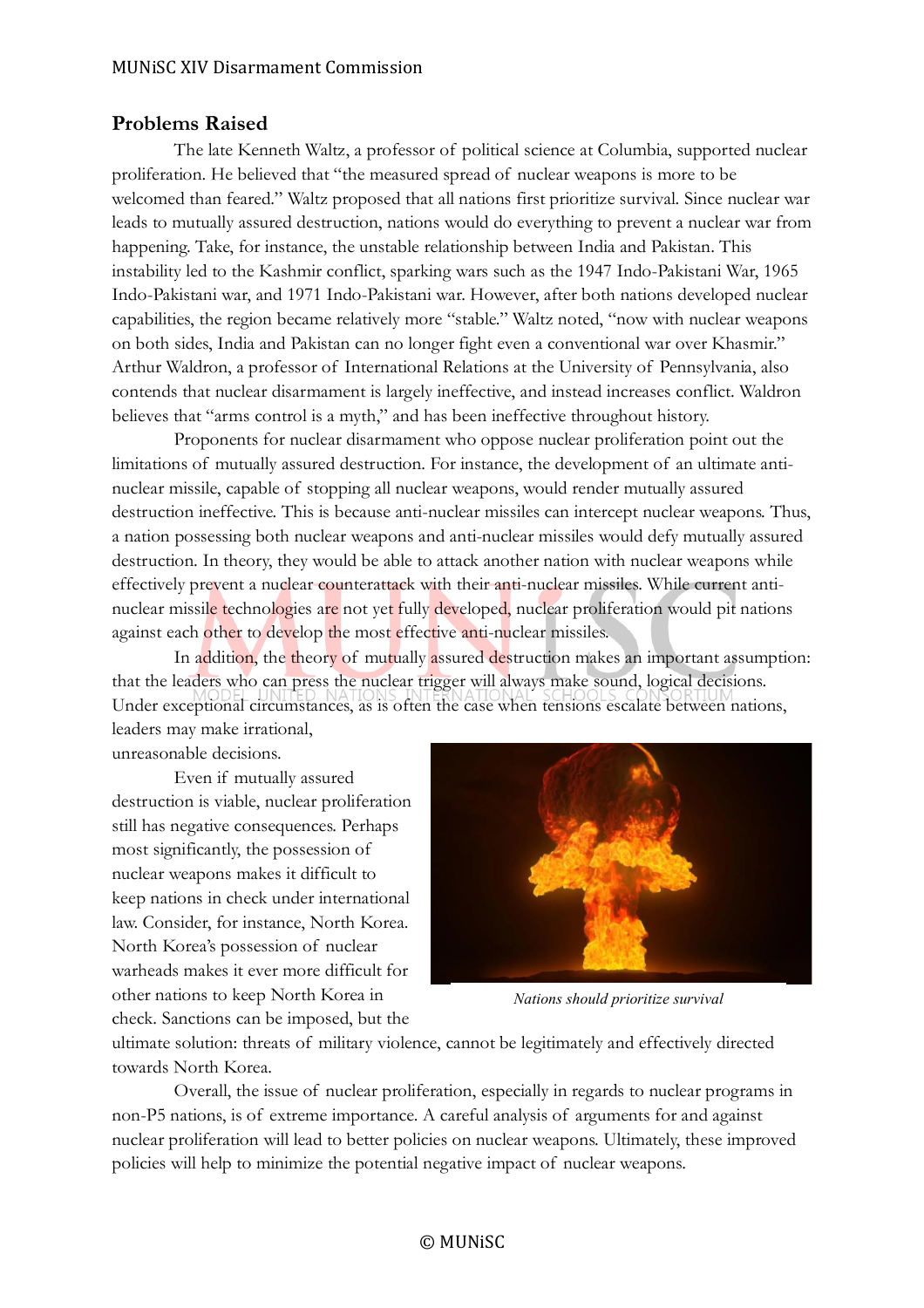## **Key Nations' Stances**

United States of America (US): The US government is staunch supporter of nuclear disarmament. From 1994 to 2020, the US military has dismantled 11,683 nuclear weapons. In a recent press release, The White House reaffirmed its stance on nuclear weapons, stating that "a nuclear war cannot be won and must never be fought" and that "the further spread of such weapons must be prevented."

Russian Federation: Russia has the largest nuclear stockpile in the world, with approximately 6,200 nuclear warheads. Russia is a strong supporter of the NPT, and opposes nuclear proliferation. Like the US, Russia has reduced its nuclear stockpile. However, further efforts to reduce Russia's nuclear stockpile has been met with resistance.

Republic of India: India has never signed the NPT; thus, it is not recognized as a nuclear-weapon state. Despite being a non-nuclear-weapon state, India has developed nuclear weapons. Its nuclear stockpile consists of approximately 156 nuclear warheads. India maintains a nuclear no-first-use policy, which means that India will not use nuclear weapons in warfare unless another nation first attacks India using nuclear weapons.

#### **Possible Solutions**

- 1. Raise discussion on the effectiveness of current international policy on nuclear weapons between both P5 and non-P5 nations. Policy experts such as those affiliated with governments or non-governmental organizations (NGOs) with views against the current status quo may ignite discussion necessary to improve upon current international policies.
- 2. More clearly define the actions that should be imposed upon countries that withdraw from the Non-Proliferation Treaty and develop nuclear weapons. This means establishing a set of escalating consequences (e.g. sanctions) based on the severity of the withdrawing country's actions.
- 3. Some nations exchange nuclear equipment or nuclear material for purposes of generating nuclear energy. Nations may apply these nuclear resources to develop nuclear weapons. Currently, agreements exist between individual nations to prevent such situations. These existing agreements need to be strengthened.



*Nations may apply nuclear resources to develop their weapons*

### **Glossary**

*Nuclear Weapon:* A weapon of mass destruction that is powered by nuclear energy.

N*uclear Proliferation:* The spread of nuclear weapons or technology enabling nuclear development

#### © MUNiSC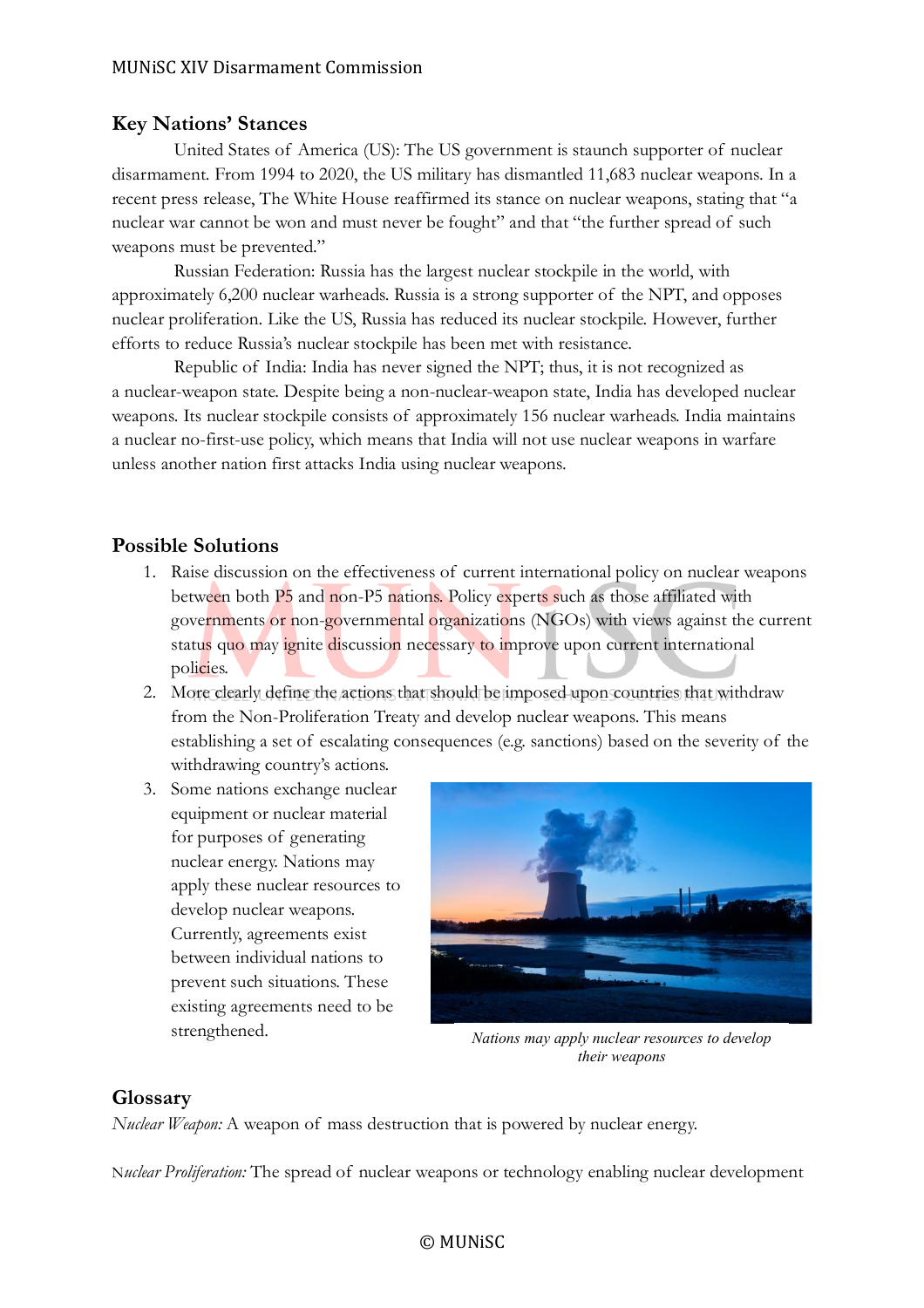#### MUNiSC XIV Disarmament Commission

to nations that do not currently possess nuclear weapons.

*United Nations Disarmament Commission:* the Disarmament Commission is a commission under the UN General Assembly. The Disarmament Commission considers and makes policies recommendations on issues relating to disarmament.

M*utually Assured Destruction:* this is a principle of nuclear warfare that, in theory, should deter nuclear warfare. It states that a nuclear attack by one nation would be challenged with a nuclear counterattack by the other nation, resulting in the annihilation of both nations.

*P5 Nations:* P5 nations are permanent members of the UN Security Council. The 5 permanent members are China, France, Russia, the United Kingdom, and the United States. These P5 nations are also the only nations "legally" recognized under international law to possess nuclear weapons. Thus, they are called nuclear-weapon states.

*Treaty on the Non-Proliferation of Nuclear Weapons:* The Treaty on the Non-Proliferation of Nuclear Weapons (NPT) is an international treaty that aims to prevent the spread of nuclear weapons technology. Signed on July 1st, 1968, the NPT has been ratified by over 191 countries. According to the NPT, only nuclear-weapon states, the P5 nations, are allowed to possess nuclear weapons. This is because these nations possessed nuclear weapons prior to the signing of the treaty on January 1st, 1967. Still, the NPT stresses the importance for nuclear-weapon states to stop further development of nuclear weapons and reduce their nuclear arsenal.

# **Timeline**

*1942 –* The United States begins The Manhattan Project, collaborating with the United Kingdom and Canada to develop the first nuclear weapon.

*1945 –* The United States detonates the world's first nuclear weapon in a nuclear test at New Mexico. *1945 –* On August 6th, 1945, the United States detonates a nuclear bomb on the city of Hiroshima, Japan. This marks the first time a nuclear weapon is used in warfare. *1949 –* The Soviet Union detonates its first nuclear bomb in a weapon test on August 29th, 1949. *1968 –* The Treaty on the Non-



*Member states must come up with solutions*

Proliferation of Nuclear Weapons (NPT) is signed.

*1996 –* The Comprehensive Nuclear Test-Ban Treaty is signed. It prevents nations from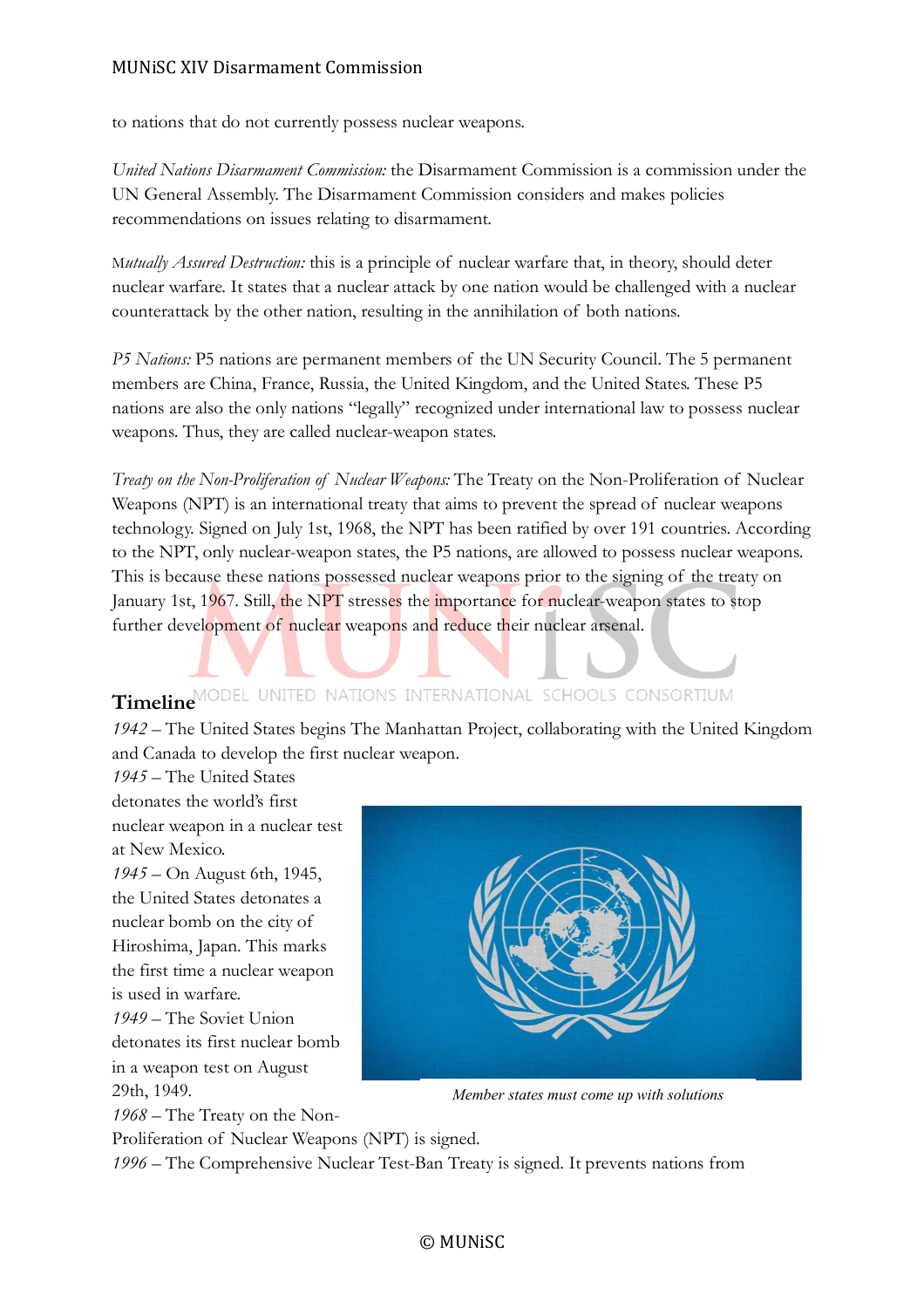#### MUNiSC XIV Disarmament Commission

conducting a nuclear weapon test explosion. This treaty has been ratified by 170 countries.

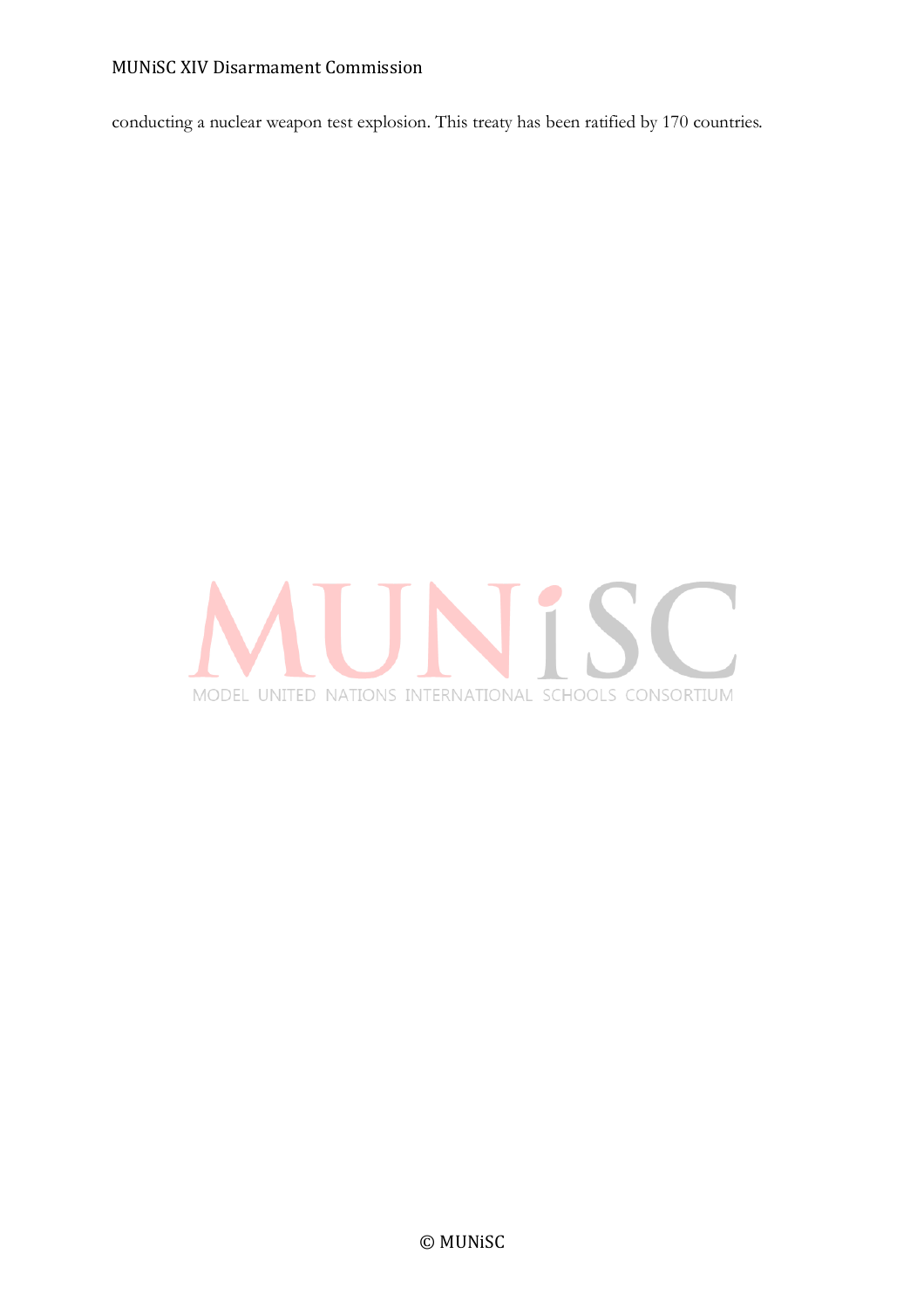#### **Sources**

"Antiballistic Missile (ABM)." Encyclopædia Britannica, Encyclopædia Britannica, Inc., <https://www.britannica.com/technology/antiballistic-missile>.

Barash, David. "Nuclear Deterrence Is a Myth. and a Lethal One at That." The Guardian, Guardian News and Media, 14 Jan. 2018,

<https://www.theguardian.com/world/2018/jan/14/nuclear-deterrence-myth-lethal-davidbarash>.

- "Bombing of Hiroshima and Nagasaki." History.com, A&E Television Networks, 18 Nov. 2009, <https://www.history.com/topics/world-war-ii/bombing-of-hiroshima-and-nagasaki>.
- Chang, Gordon. "Should More Nations Have Nukes?" Hoover Institution, 25 June 2018, <https://www.hoover.org/research/should-more-nations-have-nukes>.
- Chyba, Christopher F., et al. "Preventing Nuclear Proliferation and Nuclear Terrorism: Essential Steps to Reduce the Availability of Nuclear-Explosive Materials." CISAC/PS&GS, 1 Mar. 2005,

<https://cisac.fsi.stanford.edu/publications/preventing\_nuclear\_proliferation\_and\_nuclear terrorism essential steps to reduce the availability of nuclear explosive materials $\geq$ .

Davenport, Kelsey. "Nuclear Weapons: Who Has What at a Glance | Arms Control Association." Arms Control Association, Jan. 2022,

<https://www.armscontrol.org/factsheets/Nuclearweaponswhohaswhat>.

"Five of World's Most Powerful Nations Pledge to Avoid Nuclear War." The Guardian, Guardian News and Media, 3 Jan. 2022,

<https://www.theguardian.com/world/2022/jan/03/five-nations-pledge-avoid-nuclearwar>.

- Hanft, Gideon. "Rationality and Nuclear Weapons: Revisiting Kenneth Waltz by Gideon Hanft." Georgetown Journal of International Affairs, Georgetown Journal of International Affairs, 24 Oct. 2011, <https://www.georgetownjournalofinternationalaffairs.org/onlineedition/rationality-and-nuclear-weapons-revisiting-kenneth-waltz>.
- "Joint Statement of the Leaders of the Five Nuclear-Weapon States on Preventing Nuclear War and Avoiding Arms Races." Council on Foreign Relations, Council on Foreign Relations, <https://world101.cfr.org/global-era-issues/nuclear-proliferation/history-nuclearproliferation>.

"Russia." The Nuclear Threat Initiative, <https://www.nti.org/countries/russia>.

Sarkar, Urvashi "What's known—and not known—about India's nuclear weapons budget." Bulletin of the Atomic Scientists, <https://thebulletin.org/2021/11/whats-known-and-notknown-about-indias-nuclear-weapons-budget>.

"The History of Nuclear Proliferation." The White House, <https://www.whitehouse.gov/briefing-room/statements-releases/2022/01/03/p5 statement-on-preventing-nuclear-war-and-avoiding-arms-races>.

- "Transparency in the U.S. Nuclear Weapons Stockpile." United States Department of State, <https://www.state.gov/transparency-in-the-u-s-nuclear-weapons-stockpile>.
- "International Day for the Total Elimination of Nuclear Weapons." United Nations, United Nations, <https://www.un.org/en/observances/nuclear-weapons-elimination-day>.
- "Mutual Assured Destruction." Encyclopædia Britannica, Encyclopædia Britannica, Inc., 20 Dec. 2021, <https://www.britannica.com/topic/mutual-assured-destruction>.
- "Nuclear Weapons Solutions." Union of Concerned Scientists,

#### © MUNiSC